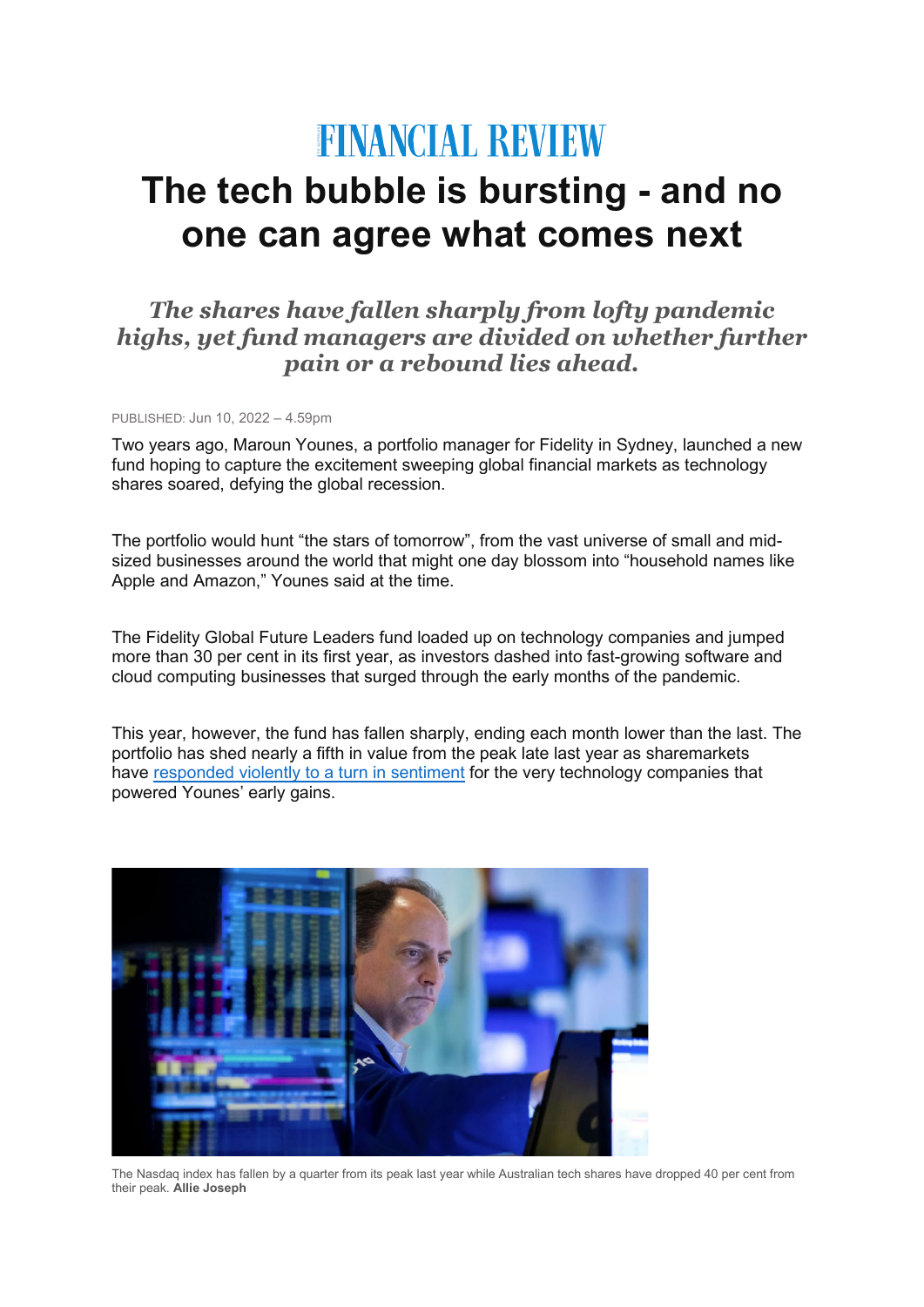"The industry is structured around short-term performance. It forces people to stay in there for as long as they possibly can, knowing that at some point things are going to change," he says about growth managers trying to navigate the volatility.

"It's like playing musical chairs," he adds. "There's one less chair each round and you know the music is going to stop, but up until it does, you have to keep walking around and around."

This year, the music has stopped with the grace of a stylus skidding off the vinyl. The techheavy Nasdaq index has fallen by a quarter since its peak in November, while the S&P/ASX 200 technology index has tumbled 40 per cent from a high in February last year as local giants like Afterpay, which now trades as Block, have crumbled.

| <b>Stock</b>    | <b>Date</b> | Peak (\$US) | <b>Date</b>   |        | Lowest $(5US)$ : Difference $%$ |
|-----------------|-------------|-------------|---------------|--------|---------------------------------|
| Coinbase        | 9 Nov 2021  | 357.39      | 11 May 2022   | 53.73  | $-84.97$                        |
| Zoom            | 23 Oct 2020 | 559         | 20 May 2022   | 87.74  | $-84.30$                        |
| Roku            | 12 Jul 2021 | 473.65      | 9 Jun 2022    | 92.37  | $-80.50$                        |
| <b>Netflix</b>  | 29 Oct 2021 | 690.31      | 6 May 2022    | 180.97 | $-73.78$                        |
| <b>Block</b>    | 6 Aug 2021  | 275.1       | 9 Jun 2022    | 76.58  | $-72.16$                        |
| Alibaba         | 23 Oct 2020 | 309.92      | 11 Mar 2022   | 86.71  | $-72.02$                        |
| Meta Platforms: | 10 Sep 2021 | 378.69      | 9 Jun 2022    | 184    | $-51.41$                        |
| Tesla           | 4 Nov 2021  | 1229.91     | : 24 May 2022 | 628.16 | $-48.93$                        |
| Salesforce      | 12 Nov 2021 | 306.65      | 20 May 2022   | 159.65 | $-47.94$                        |
| Amazon.com      | 9 Iul 2021  | 185.97      | 20 May 2022   | 107.59 | $-42.15$                        |

#### How far US tech stocks have fallen from peak to trough





Comparative performance (%) -S&P 500 IT index - S&P/ASX 200 IT index



"There are tech companies like Afterpay where you can just look and think, wow, this is nuts," says Simon Mawhinney, chief investment officer of Allan Gray, a value fund manager.

Mawhinney, a veteran investor, railed against Afterpay's share price when it eclipsed \$100 in 2020, months before it peaked, and questioned the market's sanity in driving the price higher.

Anton Tagliaferro, founder and investment director of Investors Mutual, one of Australia's best known value investors, echoed the sentiment. He marked the moment the buy now, pay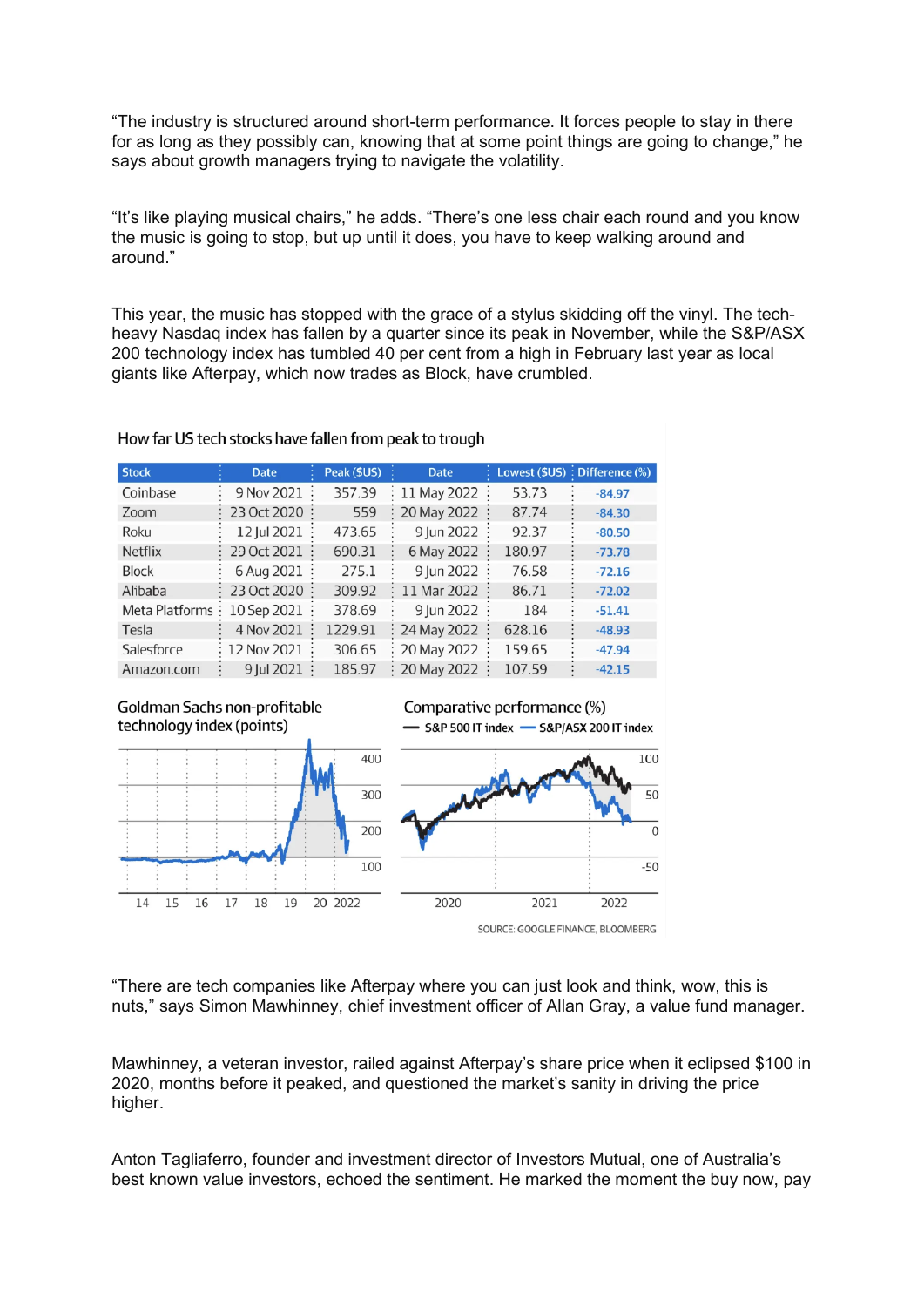later darling's share price hit three figures by querying whether the market was "correctly pricing in fundamentals".

The likes of Mawhinney and Tagliaferro were dismissed as out of touch for failing to join in the tech triumphalism. Their performance suffered as they put their faith in old-fashioned industrial stocks like Brambles, Amcor and Orica and out-of-favour oil companies like Woodside.

Now, the dramatic shift away from tech shares has validated their scepticism while the growth funds that previously outpaced them are struggling.

Many investors wrongly view tech shares as "some sort of holy grail", says Tagliaferro, rather than thinking of them as "just another sector of the market".

"Yes, there's been some spectacular winners, as there has been in mining stocks, but for every success, for every Facebook, there will be many that don't make it."



 Simon Mawhinney, chief investment officer for Allan Gray, remains sceptical of tech shares despite the tumble. **Renee Nowytarger**

So, how did shares in the technology companies that came to represent a wave of disruption and innovation stumble so quickly and what happens from here?

If there can be a single factor that can claim responsibility it must be the moment the illusion of endless free money ended.

"As you approach the speed of light, the laws of Newtonian physics break down," says Chris Tynan, an investment analyst for DNR Capital, a Brisbane-based fund manager.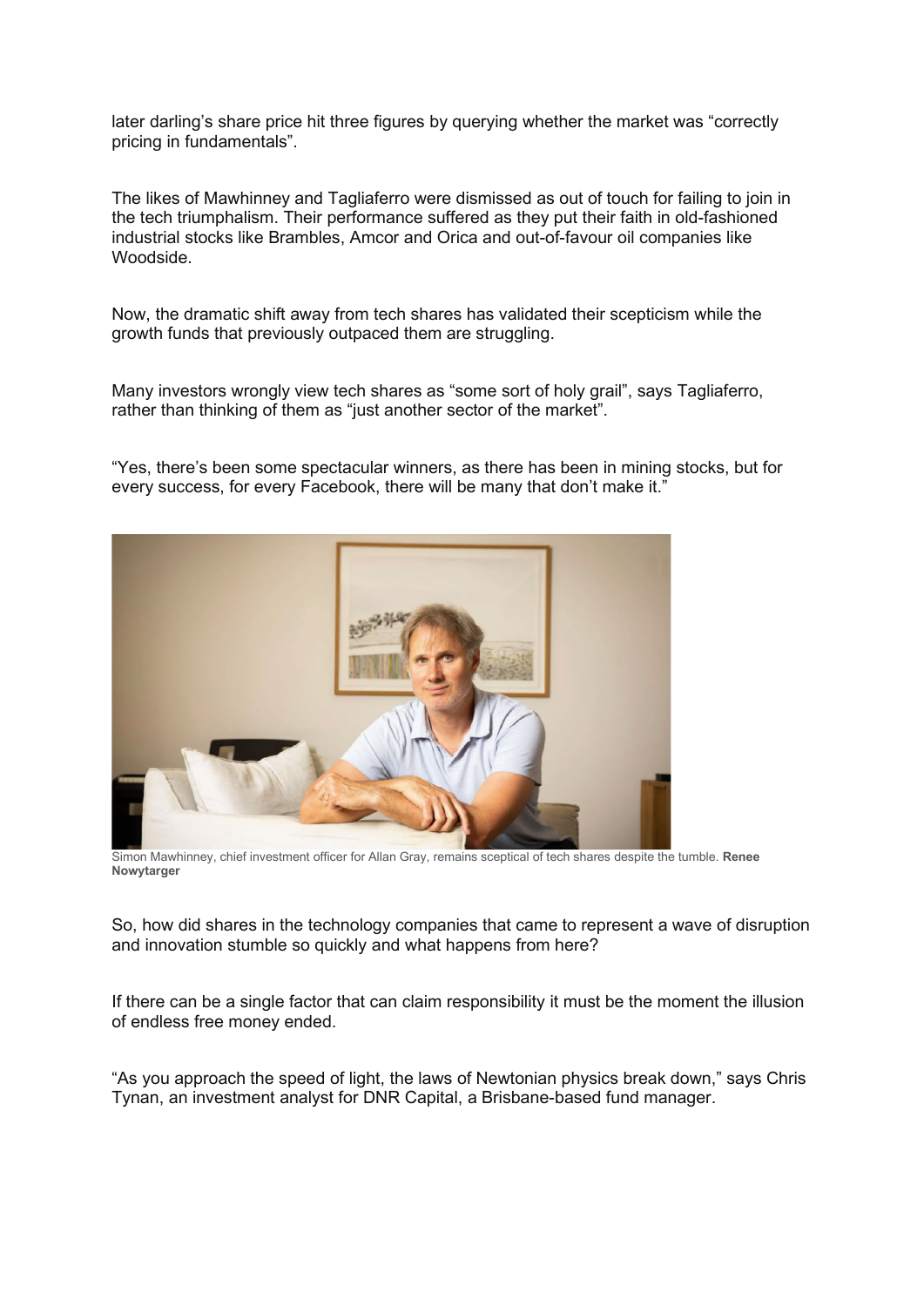"As you approach zero nominal interest rates, the laws of valuation break down. That's why you witnessed companies trading on 50 times sales and these cryptocurrencies appear and disappear. It just didn't make sense."

Now, inflation has changed the game. Central banks are responding aggressively to quickly rising consumer prices with higher interest rates, forcing investors to rethink the value of future profits across the tech complex.

"When the Fed said they would do anything to get inflation under control, that's when things really started to happen," says Younes.

Rising rates devastate tech shares because investors reduce the present value of future earnings, hitting hard the market value of profitless companies or so-called concept stocks.

Higher interest rates also increase the cost of capital, adding an extra burden for businesses relying on borrowed money to stay afloat.

"If you're burning cash and any profits you have are five years-plus out, you've been severely hit," explains Tynan.

"What is much more valuable is companies generating cash now, and that's in the form of energy and resources stocks."



 Anton Tagliaferro, founder and investment director of Investors Mutual, said tech company valuations became detached from fundamentals. **Dominic Lorrimer**

Yet, there is more to the tech wreck than higher interest rates. The US mega-cap stocks like Amazon, Netflix, and Meta are highly profitable and therefore less sensitive to movement in interest rates. But they, too, have been belted.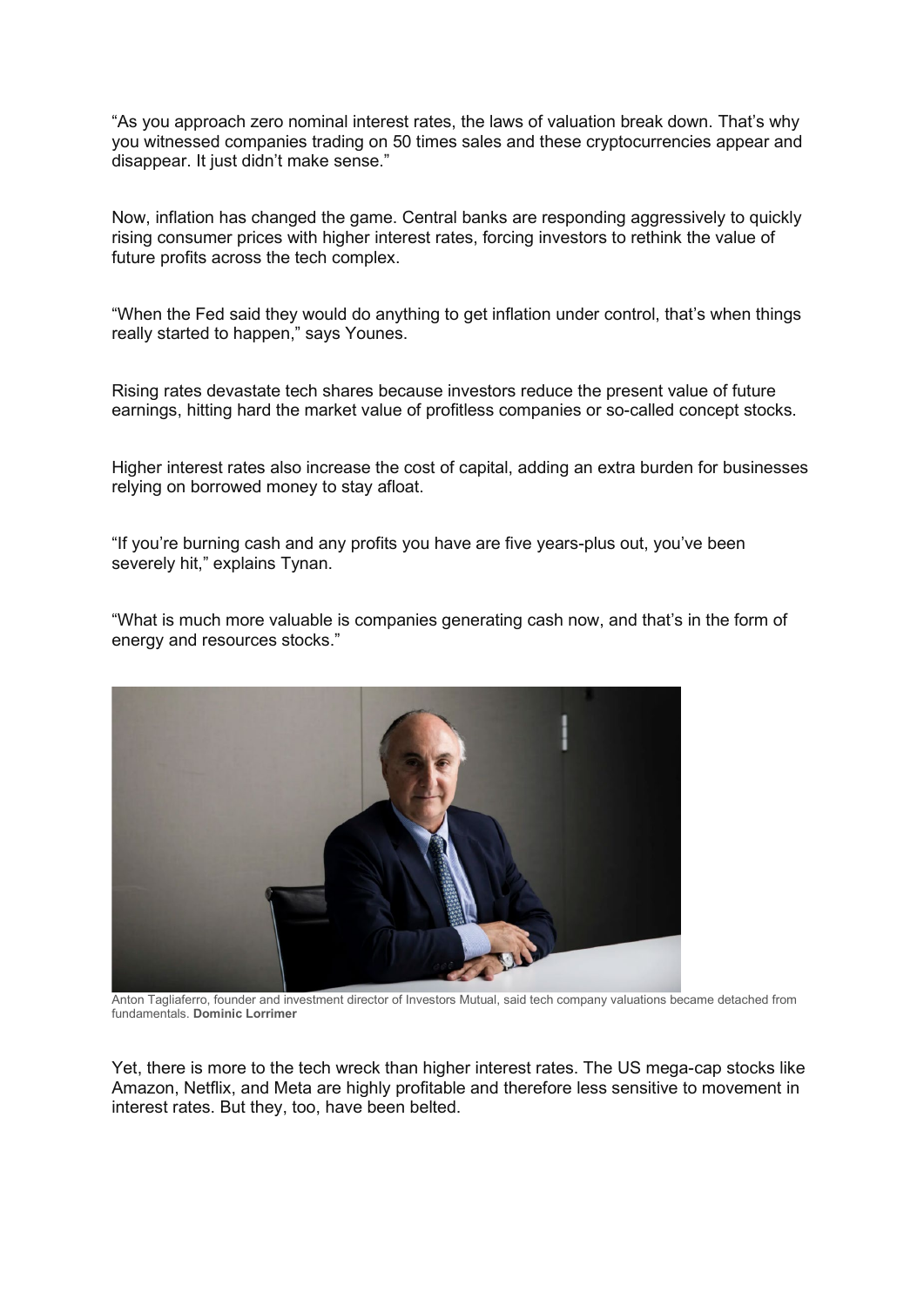"Most of the growth in their valuations [during 2020 and 2021] was actually earnings growth," says Tynan, which he attributes to a "pull forward in digitisation" through the early stages of the pandemic.

"What's happening for them now is there's actually a slowdown in earnings. They're less exposed to interest rates, but there's a meaningful slowdown in earnings."

In March, portfolio managers at T. Rowe Price, one of the world's largest fund managers and one that has a long history of investing in growth companies, spoke with Amazon executives.

"They were pretty confident about the recovery of volumes and commerce," says Sam Ruiz, a Sydney-based investment specialist for funds giant, before an abrupt shift in tone at a follow-up meeting two months later.

"In the space of six or seven weeks, they said to us everything changed. Now, all of a sudden, they overbuilt their logistics and warehousing footprint and they've got too many staff."

A similar dynamic has altered the growth ambitions of technology companies, triggering a wave of lay-offs and hiring freezes at Netflix, Meta, Twitter and Amazon.

"It's amazing how a 50 to 75 basis point hike by the Fed is already creating a sell-off in demand that is already impacting margins," Ruiz says.

The combination of the souring environment and plunging valuations means these once high-flying tech stocks are tumbling, weighing on the broader market. But not everyone believes it's time to abandon tech.

"If you're a long-term investor, and you're willing to wear the short-term volatility, then I think it's a great time to invest," says Thomas Rice, a portfolio manager for the Perpetual Global Innovation Share Fund.

Rice's biggest position is in US online residential real estate company Opendoor Technologies, which has halved in value this year. He says the business has been unfairly caught up in the sell-off.

He also has an eye on enterprise software companies like Microsoft, ServiceNow, Salesforce, and MongoDB, which have become more attractive after declines this year.

Managers of the global innovation and disruption fund Holon Photon, which holds names like Coinbase and Tesla, are just as bullish on the large-cap tech stocks as they were two years ago.